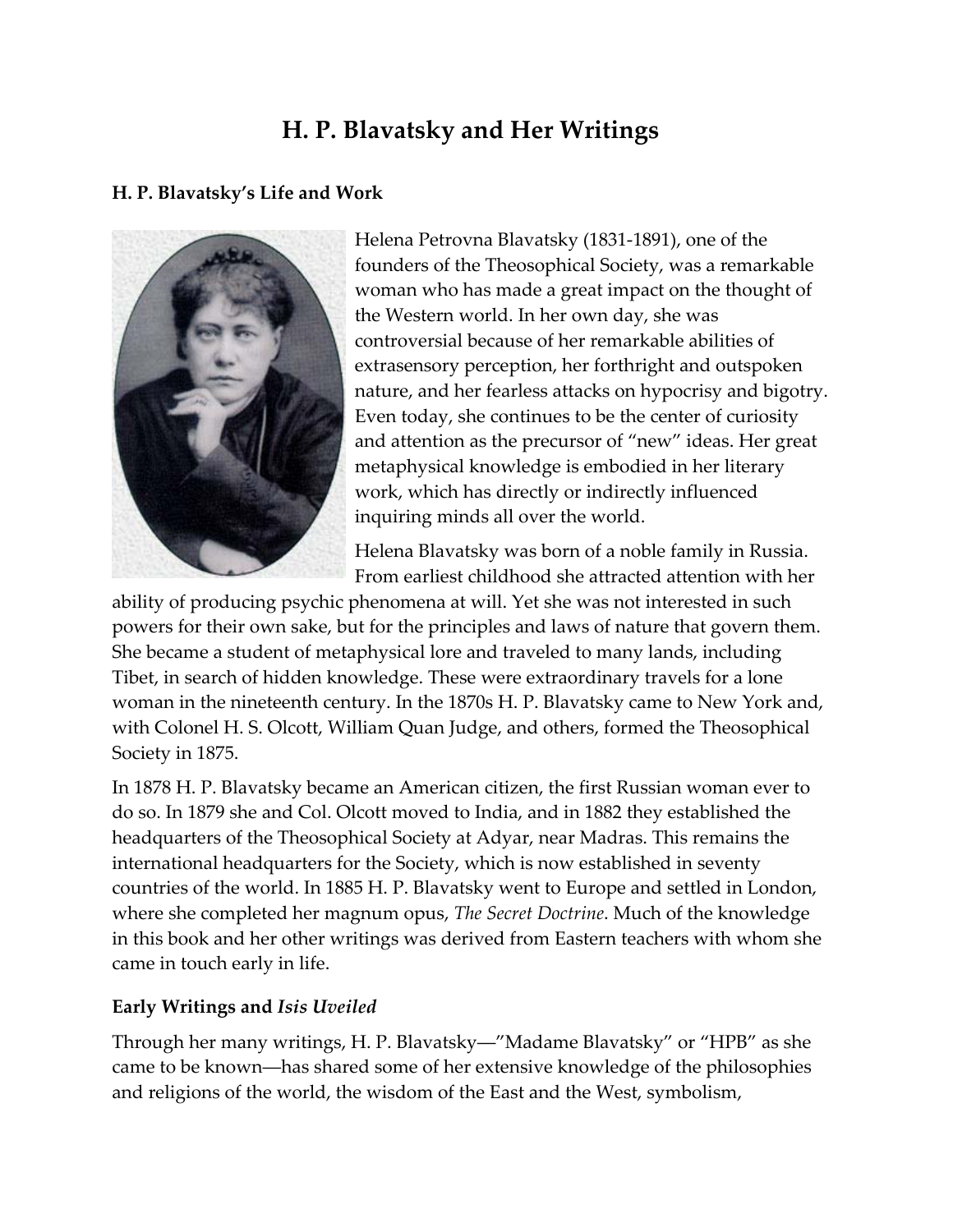metaphysics, esoteric philosophy, and the practical application of all these to life. She was a prolific writer, and newspaper and magazine articles on a variety of subjects flowed steadily from her pen. These works fill fifteen volumes of her fully indexed *Collected Writings*.

The first major book by H. P. Blavatsky was *Isis Unveiled*, in two volumes. It created a sensation when published in New York City in 1877; the first edition of 1,000 copies sold out in two days. Within seven months, three printings had been issued. The book has as its subtitle *A Master Key to the Mysteries of Ancient and Modern Science and Theology.* Volume 1 deals with claims of "infallibility" for science, while volume 2 deals with similar claims for religion. Both show that the Ancients had a wisdom that has been partly forgotten in our time.

*Isis Unveiled* covers much more than its subtitle indicates, however. For instance, the author moves from ancient Greek views on matter and force advanced by Pythagoras and Plato to the Kabbalistic religious philosophy developed by Jewish scholars from a mystical interpretation of the Scriptures. Blavatsky discusses mythological stories in many religious texts, aspects of magic, ancient Egyptian writings, classical philosophies, world religions, and a multitude of other subjects. In her preface, she states that the book is "a plea for the recognition of the Hermetic philosophy, the anciently universal Wisdom-Religion."

## **The Secret Doctrine**

Blavatsky's greatest work is *The Secret Doctrine*. This book appeared in 1888 in two large volumes, the first concerned with cosmogenesis, the study of the origin and development of the universe, and the second with anthropogenesis, the study of the origins and development of humanity. This book continues in greater detail the themes set forth in *Isis Unveiled*, its subtitle, *The Synthesis of Science, Religion, and Philosophy*, expressing the aim of the work.

HPB made it clear that *The Secret Doctrine* was not written as a revelation but is rather a collection of fragments scattered throughout thousands of volumes embodying the scriptures of the great Asian and pre-Christian European religions and philosophies. Furthermore, she strongly rejected the dogmatic interpretation of any of her work. The reader is asked to study the ideas from this or any other source only in the light of common human experience and reason

*The Secret Doctrine* outlines a vast scheme of evolution relating to the universe and to humanity, and to the unseen as well as the seen worlds of manifestation in which life is said to exist in thousands of forms. It is based on three fundamental propositions:

1. An Omnipresent, Eternal, Boundless, and Immutable Principle on which all speculation is impossible, since it transcends the power of human conception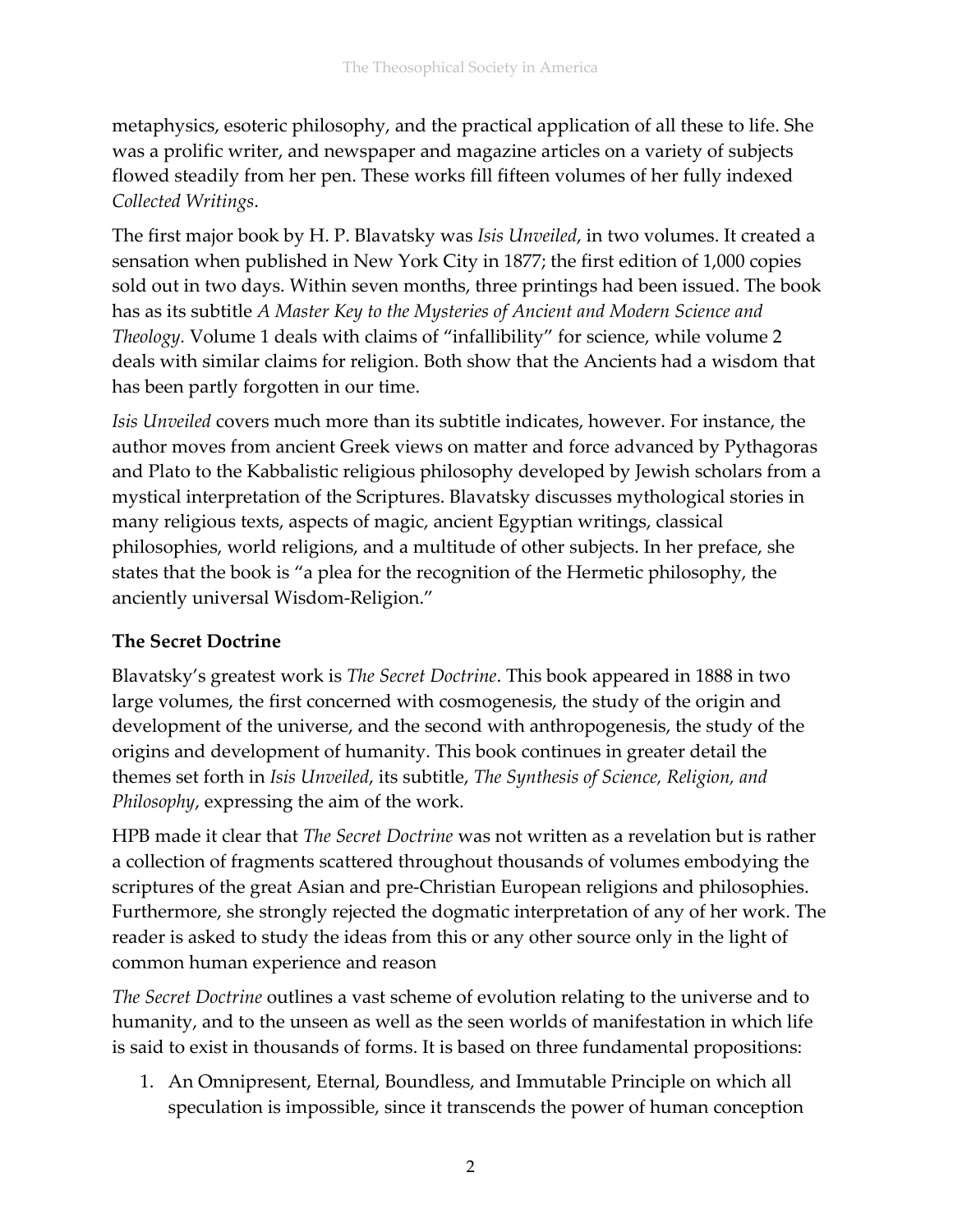and could only be dwarfed by any human expression or similitude. It is beyond the range and reach of thought.

- 2. The Eternity of the Universe in toto as a boundless plane; periodically "the playground of numberless Universes incessantly manifesting and disappearing."
- 3. The fundamental identity of all Souls with the Universal Over-Soul, the latter being itself an aspect of the Unknown Root; and the obligatory pilgrimage for every Soul―a spark of the former–through the Cycle of Incarnation in accordance with Cyclic and Karmic law.

Although drawn from many sources, *The Secret Doctrine* is based largely on an archaic manuscript titled The *Book of Dzyan*, of which it is an interpretation. The stanzas of The *Book of Dzyan* are not easy to understand, but they reveal, to the person willing to study them, a sublime description of cosmic evolution: the reawakening of the universe after a period of quiescence, the differentiation of forms, the process of world formation, the appearance of humanity on earth, and the early evolution of our species. The work is not simple, but as the reader delves into it, the magnitude of Blavatsky's undertaking becomes apparent. Anyone who approaches the book seriously will gain a new respect for the author and for her scholarship and great knowledge.

More than a hundred years after its first publication, *The Secret Doctrine* continues to attract thousands of students who mine its rich depth of knowledge and wisdom. This work is available in various editions, including a paperback set with an authoritative introduction and notes and a third volume containing a detailed index and bibliography. *The Secret Doctrine* continues to be the principal source book for students of Theosophy, not as the final word on the subject, but as a stimulus to encourage the student to ponder its thoughts with a free and questing mind.

## **Other Works**

In addition to *Isis Unveiled* and *The Secret Doctrine*, H. P. Blavatsky wrote a number of shorter books. One of these, *The Key to Theosophy*, is a valuable introduction to Theosophical thought and philosophy, dealing especially with the implications of Theosophy for living. This book is written in the form of questions and answers, focusing upon who we are and how we relate to the world around us.

Blavatsky is remembered not only for her works of scholarship and her industry but also for a short book of deep spiritual insight and instruction called *The Voice of the Silence*. It is her translation of an old Eastern manuscript and includes her explanations and comments on a series of precepts offered to those seeking the path to enlightenment. Wisdom and an understanding heart are evident in the skill with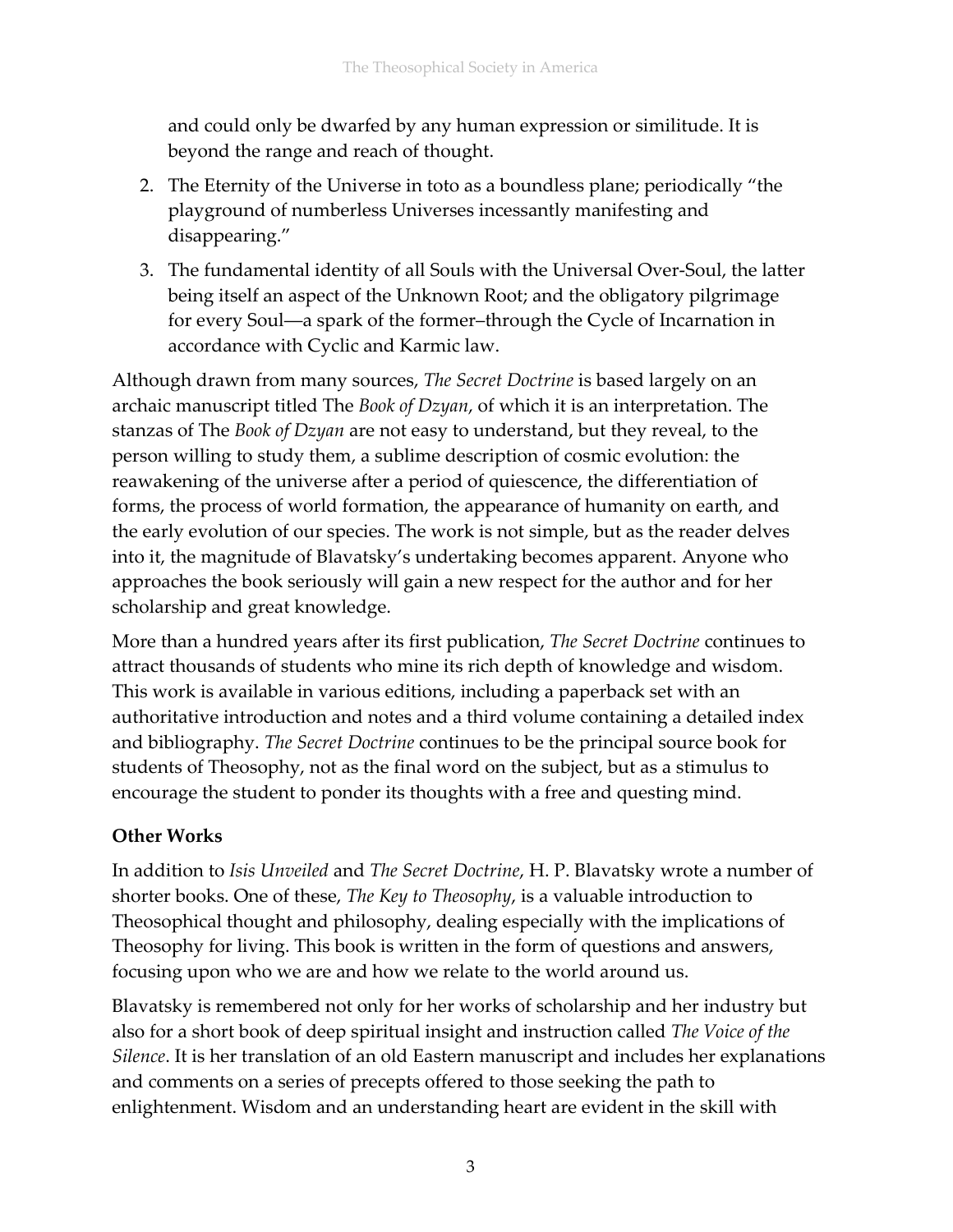which HPB has safeguarded the original poetic imagery as she rendered the ancient verses into English prose.

First printed in the late nineteenth century, *The Voice of the Silence* has been published in many editions and languages. It is read and treasured around the world for its poetic imagery and spiritual power. Here are a few passages:

Thou canst not travel on the Path before thou hast become that Path itself.

Let thy soul lend its ear to every cry of pain like as the lotus bares its heart to drink the morning sun.

Let not the fierce Sun dry one tear of pain before thyself hast wiped it from the sufferer's eye.

But let each burning human tear drop on thy heart and there remain, nor ever brush it off, until the pain that caused it is removed.

Help Nature and work on with her, and Nature will regard thee as one of her creators and make obeisance.

Mind is like a mirror; it gathers dust while it reflects. It needs the gentle breezes of Soul-Wisdom to brush away the dust of our illusions.

The wheel of the good Law moves swiftly on. It grinds by night and day. The worthless husks it drives from out the golden grain, the refuse from the flour. The hand of Karma guides the wheel; the revolutions mark the beating of the Karmic heart.

Sow kindly acts and thou shalt reap their fruition. Inaction in a deed of mercy becomes an action in a deadly sin.

Shalt thou abstain from action? Not so shall gain thy soul her freedom. To reach Nirvana one must reach Self-Knowledge, and Self-Knowledge is of loving deeds the child.

Step out from sunlight into shade, to make more room for others.

To live to benefit mankind is the first step. To practice the six glorious virtues is the second.

Of teachers there are many; the MASTER-SOUL is one . . . the Universal Soul. Live in that MASTER as Its ray in thee. Live in thy fellows as they live in It.

Behold, the mellow light that floods the Eastern sky. In signs of praise both heaven and earth unite. And from the four-fold manifested Powers a chant of love ariseth, both from the flaming Fire and flowing Water, and from sweet-smelling Earth and rushing Wind . . . All Nature's wordless voice in thousand tones ariseth to proclaim: . . . A Pilgrim hath returned back from the other shore . . . Peace to all beings.